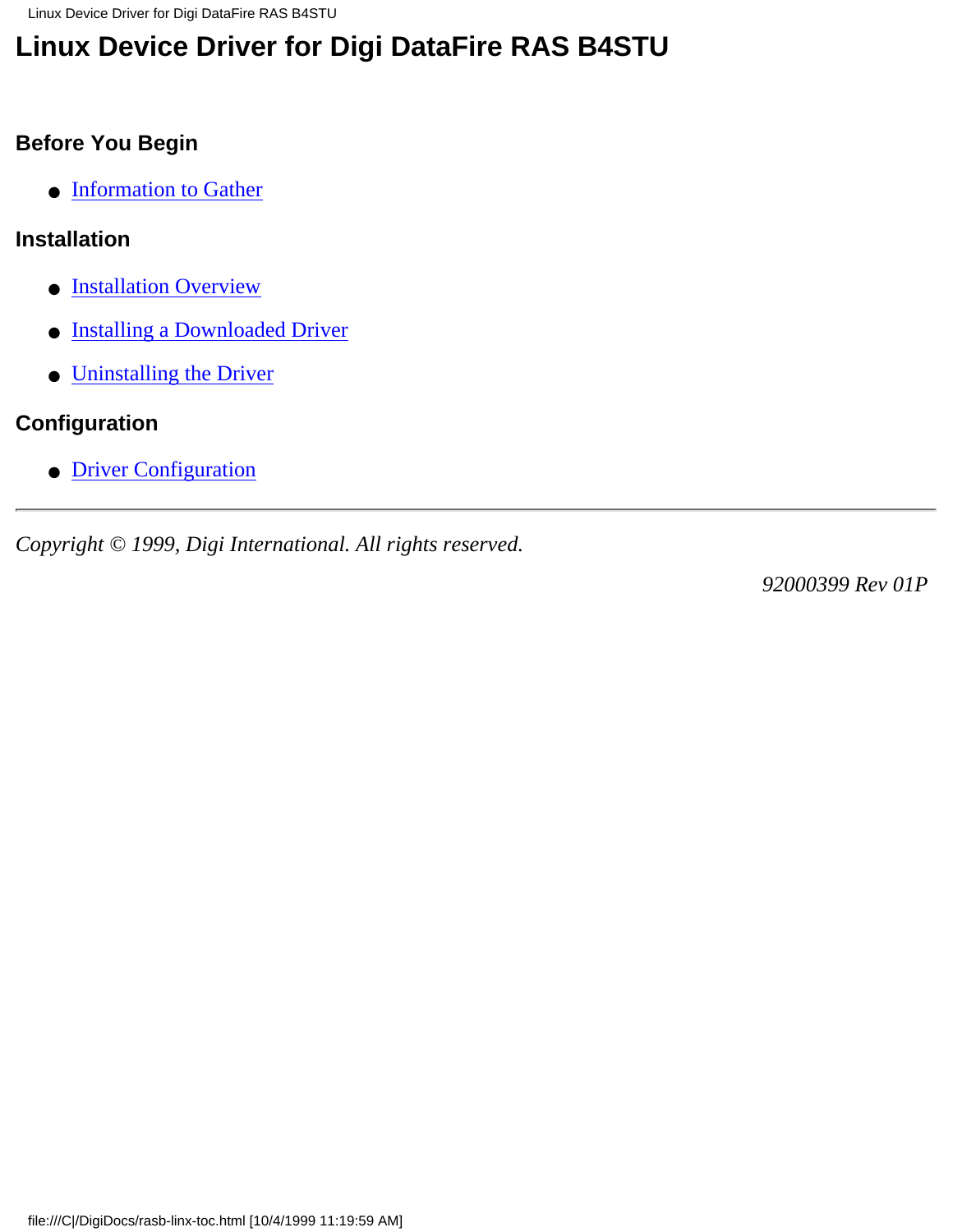## <span id="page-1-0"></span>**DataFire RAS B4STU Configuration Information**

The following information may be required to complete the configuration of your DataFire RAS B4STU adapter within your operating system environment. Note that not all operating systems support all parameters.

| With the exception of Modem Nationality, all parameters should be obtained from your service provider. |
|--------------------------------------------------------------------------------------------------------|
|                                                                                                        |

| Parameter                                   | <b>Value</b>                                                                                                                                                                                                |
|---------------------------------------------|-------------------------------------------------------------------------------------------------------------------------------------------------------------------------------------------------------------|
| Switch Type                                 | $[$   5ESS $[$   DMS100 $[$   ETSI $[$   INS-64 (Japan)<br>$\lceil$   NI1     None                                                                                                                          |
| Directory Number                            | List the telephone number of each logical terminal.                                                                                                                                                         |
| <b>SPID</b> or Subaddress                   | For switch types 5ESS, DMS100, NI1 and None, list the<br>SPID (Service Profile Identifier) for each logical<br>terminal; for switch types ETSI and INS-64, list the<br>Subaddress of each logical terminal. |
| <b>Modem Nationality</b>                    |                                                                                                                                                                                                             |
| <b>MSN</b> (Multiple<br>Subscriber Numbers) | Available only for ETSI switch type, in Linux<br>linstallations.<br>[] Disabled [] $1-8$ (specify): _____                                                                                                   |
| <b>Leased Channels</b>                      | List which, if any, B-channels are leased.                                                                                                                                                                  |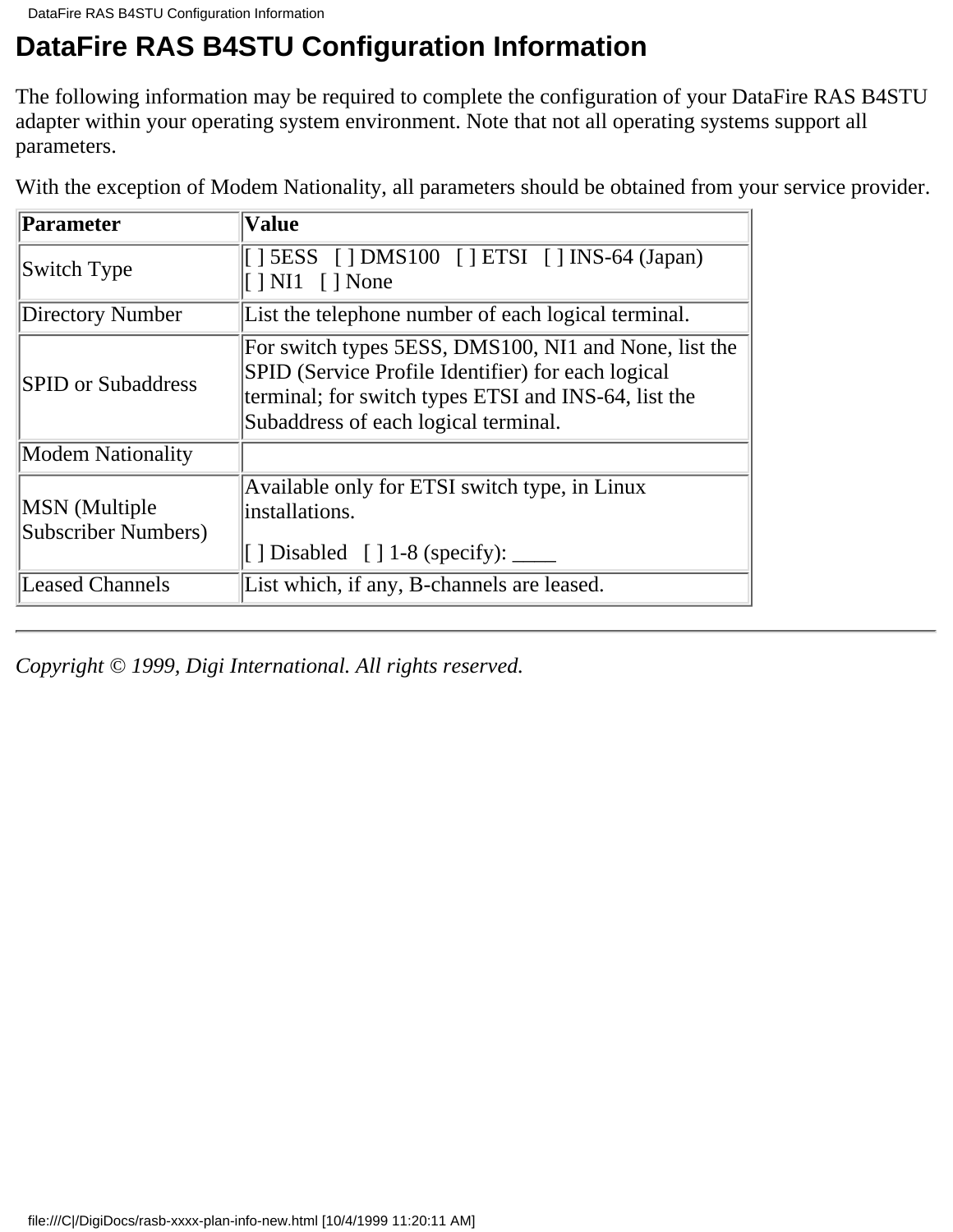# <span id="page-2-0"></span>**Setup Overview - DataFire RAS B4STU in Linux**

Here are the major steps required to setup the DataFire RAS B4STU adapter.

#### **Overview of Setup Steps**

- 1. Prepare for configuration by gathering configuration information. See *[Information to Gather](#page-1-0)*.
- 2. Install the adapter. See the appropriate hardware installation card for more information.
- 3. Install the Linux device driver package. See **[Installing a Downloaded Device Driver](#page-3-0)**. This procedure also loads the driver and builds the RAS capable devices.
- 4. Configure the driver. See [Driver Configuration.](#page-5-0)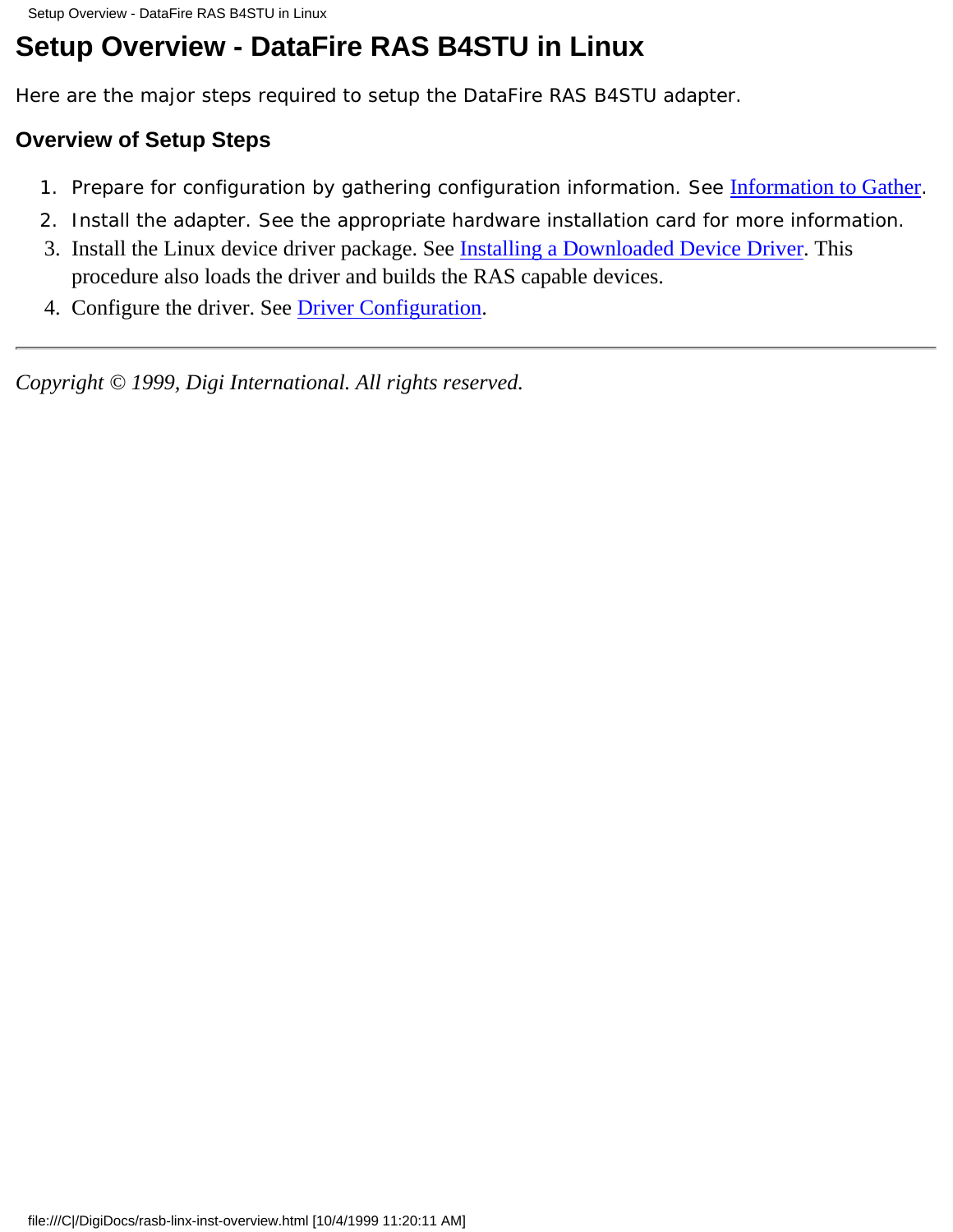## <span id="page-3-0"></span>**Installing a Downloaded Device Driver**

This topic describes how to install a device driver that has been downloaded from the Digi ftp site.

#### **Procedure**

- 1. Log in as super user (root).
- 2. Install and make the driver package by entering **rpm -ihv dgdm<sup>\*</sup>.rpm** (there are no spaces in "**dgdm\*.rpm**"). The driver will be installed in **/usr/src/dg/dgdm/drv/linux**.
- Enter one of the following commands to load the driver and build the devices: 3.

#### *RedHat:* **/etc/rc.d/init.d/dgdm start**

#### *Debian:* **/etc/init.d/dgdm start**

The devices will be created in **/dev/dg/dgdm**, linked to **/dev**, and will have the following format: Dial-in devices: **ttyG***a\_xx*, where *a* is the adapter number and *xx* is the device number. Dial-out devices: **cug***a\_xx*, where *a* is the adapter number and *xx* is the device number.

4. Add the new services to the /etc/rc.d hierarchy by entering the following command:

#### **chkconfig --add dgdm**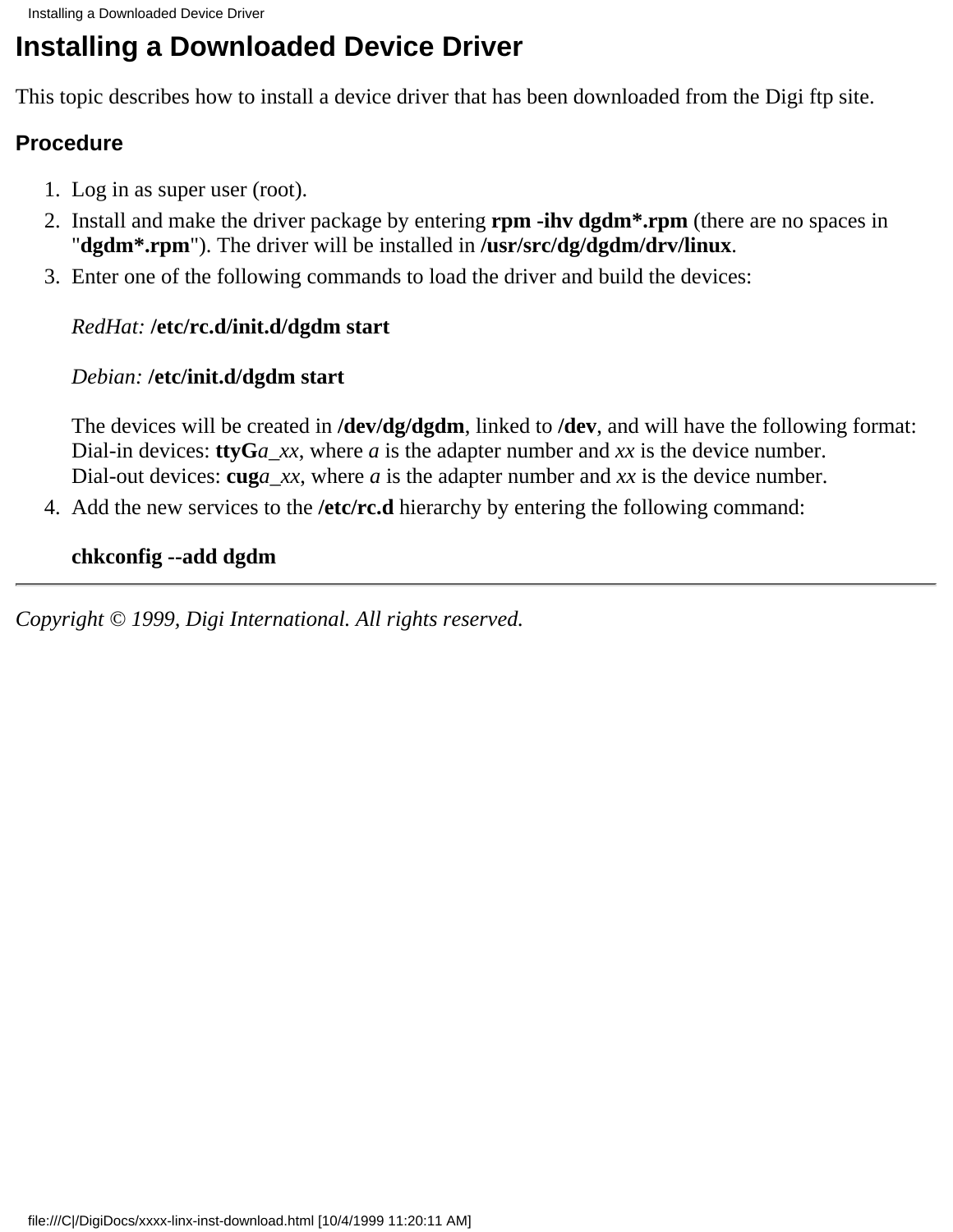<span id="page-4-0"></span>Uninstalling the Device Driver

## **Uninstalling the Device Driver**

- 1. Log in as super user (root).
- 2. Kill all processes that use the dgdm device.
- 3. Remove the device driver module by entering one of the following commands:

#### *RedHat:* **/etc/rc.d/init.d/dgdm stop**

*Debian:* **/etc/init.d/dgdm stop**

4. Enter **rpm -e dgdm**.